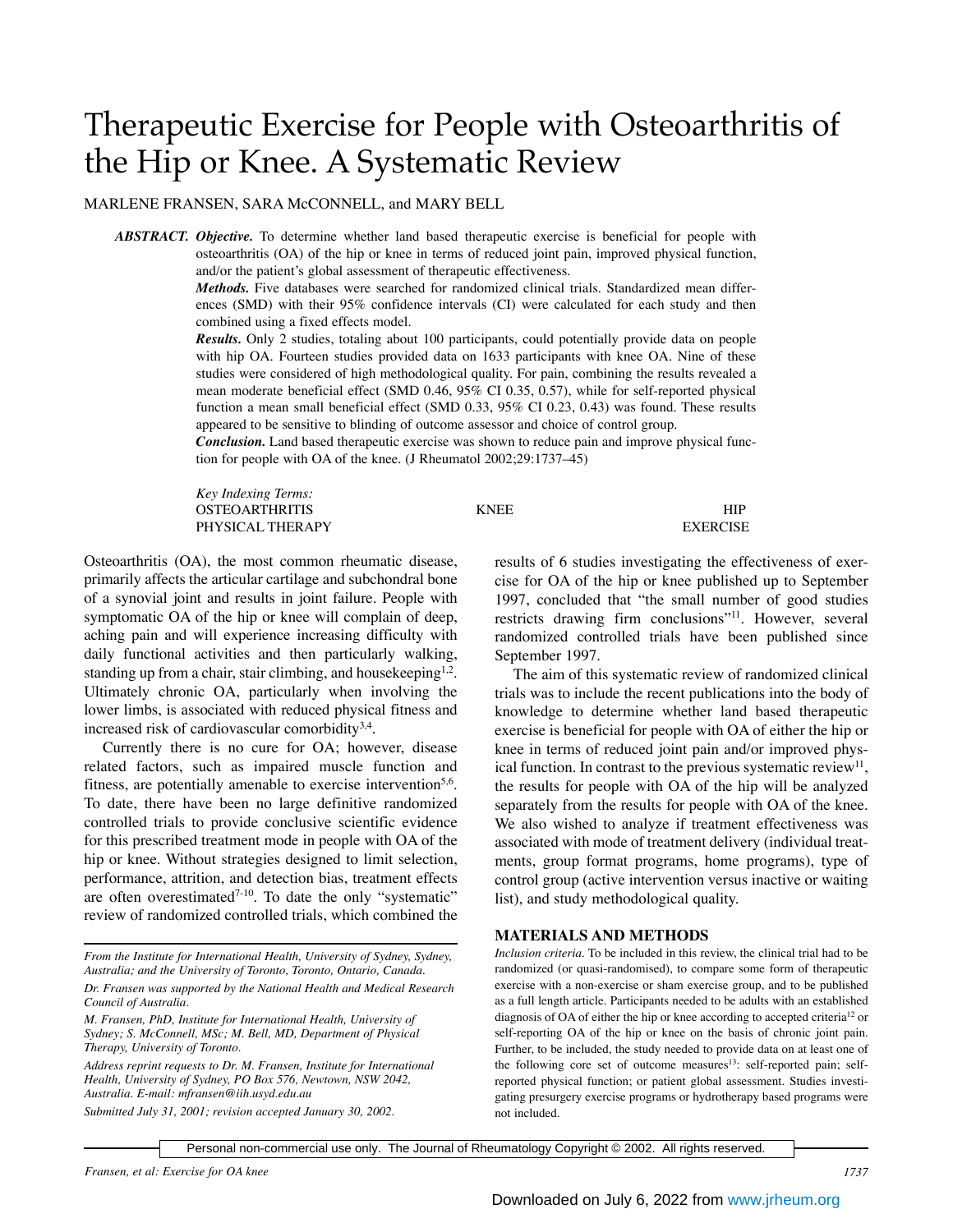*Search and evaluation strategy.* Five databases were searched: the Cochrane Controlled Trials Register, the Cochrane Musculoskeletal Group Trials Register, Medline (January 1966 to March 2001), CINAHL (January 1982 to March 2001), and PEDro (Physiotherapy Evidence Database). The Medical Subject Heading key words used were "osteoarthritis, knee" and "osteoarthritis, hip"; each exploded and coupled with "exercise" or "exercise therapy"; "physical therapy" or "physiotherapy"; and "rehabilitation." In addition, reference lists of retrieved articles and reviews were examined. Only English-language articles were reviewed due to limited resources for translation. Two reviewers (MF, SM) independently screened retrieved clinical studies for inclusion, extracted data from all included studies using standardized forms, and scored methodological quality. Authors were contacted if the data could not be extrapolated in the desired form from the published article. Study methodological quality was scored using the *Instrument to Measure the Likelihood of Bias* (Appendix)<sup>14</sup>. This is a short scale with proven high interrater reliability assessing 3 aspects of methodology: randomization, double blinding and withdrawals/dropouts, and results in a score range from 0 to 5. If agreement was not achieved at any stage, a third reviewer (MB), blinded to the results of the previous reviewers' decisions, adjudicated.

*Statistical analysis.* The primary outcome measures chosen for this review were continuous level aggregate data on self-reported pain, self-reported physical function, and/or the patient's global assessment. Mean change scores (posttreatment – baseline) were used, as it was anticipated that many of the studies would have relatively small sample sizes with resultant possible differences in baseline outcome scores between the allocation groups. Standardized mean differences (SMD) with their 95% confidence intervals (CI), calculated from the change score and baseline standard deviation, for the effects of exercise intervention above control intervention were estimated for each study. The estimates were combined using a fixed effects model<sup>15</sup> (Metaview 4.1<sup>®</sup>, 1999, Update Software, Oxford, UK). The combined results were tested for homogeneity using chi-square tests.

# **RESULTS**

Due to insufficient number of studies on people with OA of the hip or studies measuring patient global assessment of therapeutic effectiveness, this review is limited to studies assessing the effectiveness of exercise for people with OA of the knee in terms of self-reported pain and physical function. There were only 4 studies able to provide data on people with OA of the hip<sup>16-19</sup>. However, 2 of these studies<sup>16,19</sup> had to be excluded as hydrotherapy was either the active treatment or the control treatment. This left 2 studies, with a total of roughly 100 participants. Only 3 of the retrieved studies provided data on the patient's global assessment of therapeutic effectiveness $19-21$ ; one of these studies was later excluded as the participants were all presurgery patients $20$ .

*Included studies.* Of the 31 randomized clinical trials identified from the literature search, 16 studies were excluded (Table  $1$ )<sup>16,18,20,22-34</sup>. Fifteen met the inclusion criteria for the current systematic review<sup>17,19,21,35-46</sup>. One study had 2 clearly different exercise intervention groups, aerobic and resistance<sup>37</sup>, and was treated as such, with the sample size of the control group being equally divided between the 2 exercise intervention groups to avoid double counting.

Eight of the 15 studies used either the Arthritis Impact Measurement scale (AIMS)<sup>39,40,42</sup> or the Western Ontario and McMaster Universities Arthritis Index (WOMAC)<sup>21,36,38,41,43</sup>

to score self-reported pain and physical function. In the other studies, measures of pain ranged from a crude one or 2 item score<sup>19,35</sup> to a more detailed 6 item score<sup>37</sup>. All studies included an immediate posttreatment assessment of outcomes. Eight studies reported data from a followup assessment $17,21,36-38,40,41,44$ , with one study only reporting one-year followup data $46$ . Due to the variety in followup assessment timing (one month to one year), only immediate posttreatment results have been assessed. This decision excluded one more study from the review<sup>46</sup>, leaving 14 studies.

Several attempts were made to contact 6 authors for additional data. Three responded, with 2 able to provide the requested results stratified for location of OA (hip or knee)<sup>17,19</sup>, and one able to provide WOMAC scores disaggregated for pain and physical function $36$ . No contact could be established with the other 3 authors. Therefore for one study a misprint assumption was made on one "impossible" standard error of the mean score<sup>35</sup>. For another study, 2 baseline standard deviations needed to be extrapolated from a similar size study using the same self-report questionnaires<sup>21</sup>. For the third study, the posttreatment results for the control group were used as the baseline for the active treatment groups  $(2\text{-group analysis})^{37}$ .

The 14 included studies provided data on 936 participants allocated to therapeutic exercise and 697 participants allocated to a control group.

*Participants (Table 2).* There was variability between the studies in participants. Sample recruitment varied, some studies recruiting community volunteers exclusively<sup>17,37,41,42</sup>, or a mix of community volunteers and specialist clinic patients<sup>35,40,43</sup>, or general physician referrals<sup>19</sup> and physiotherapy waiting lists<sup>36,38</sup>. About 50% of the sample in one study reported symptom duration of less than one year, while other studies reported mean symptom duration of more than 10 years $21,40$ . Inclusion criteria varied from only "knee pain in the past week"41 to full American College of Rheumatology criteria with at least Kellgren-Lawrence grade III radiographic disease<sup>44</sup>. Exclusion criteria were also inconsistent between studies. For example, one study excluded people taking nonsteroidal antiinflammatory drugs  $(NSAID)^{35}$ , whereas another study only included people currently taking NSAID at least twice a week $39$ .

*Interventions (Table 2).* The therapeutic exercise interventions we evaluated included programs provided individually to each participant<sup>19,21,36,38,45</sup>, group format programs<sup>17,35,37-</sup>  $40,42,44$ , and home programs $41,43$ . Treatment content varied from unilateral quadriceps muscle strengthening<sup>21</sup> and aerobic walking programs $37,39,40$  to very comprehensive programs including manual therapy, upper limb and/or truncal muscle strengthening, and balance coordina- $\frac{\text{tion}^{19,36,42,44}}{\text{in addition}}$  to the more usual lower limb muscle strengthening. The duration of each exercise session ranged from 30 minutes $19,21,35$  to 90 minutes $39$ . Total treatment duration ranged from one month<sup>36</sup> to 3 months<sup>35,37,40,42,44</sup>.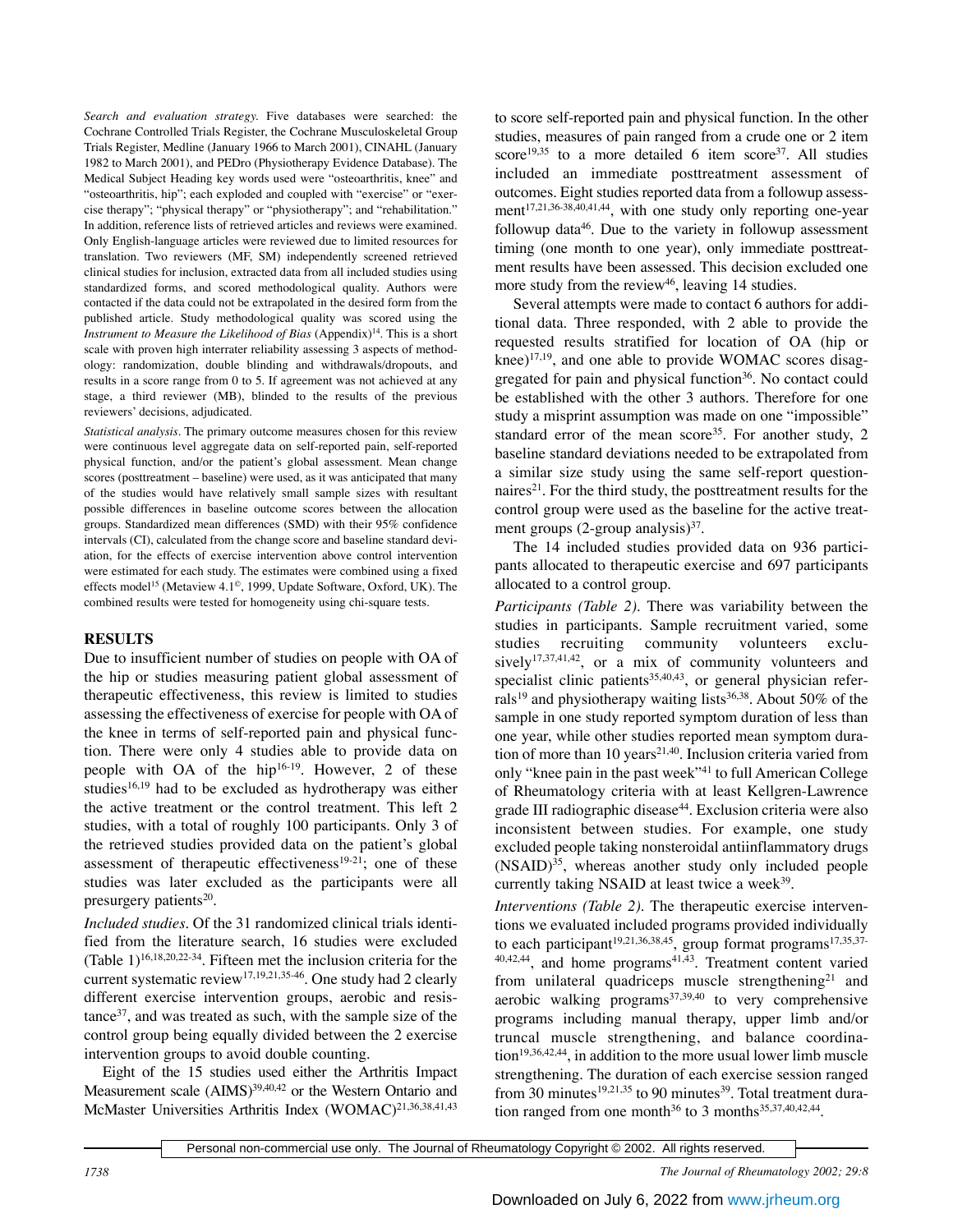*Table 1.* Excluded studies.

| Study              | Reason for Exclusion                                            |  |  |  |
|--------------------|-----------------------------------------------------------------|--|--|--|
| Borjesson, 1996    | Exclusively presurgery patients                                 |  |  |  |
| Callaghan, 1995    | No baseline scores, meaningless median $%$ improvements         |  |  |  |
| Chamberlain, 1995  | No appropriate control group                                    |  |  |  |
| Green, 1993        | No appropriate control group. No report on selected outcomes    |  |  |  |
| Hurley, 1998       | Not even quasi-randomised                                       |  |  |  |
| Kreindler, 1989    | Only outcome measure is muscle strength                         |  |  |  |
| Jan, 1991          | Not even quasi-randomised                                       |  |  |  |
| Lankhorst, 1982    | No control group in analysis and no report on selected outcomes |  |  |  |
| Mangione, 1999     | No appropriate control group                                    |  |  |  |
| Messier, 1997      | Gait assessment (same sample as Ettinger, 1997)                 |  |  |  |
| Messier, 2000 (1)  | No appropriate control group                                    |  |  |  |
| Messier, 2000 (2)  | Balance assessment (same sample as Ettinger, 1997)              |  |  |  |
| Peterson, 1993     | Gait assessment (same sample as Kovar, 1992)                    |  |  |  |
| <b>Ouirk, 1985</b> | No appropriate control group                                    |  |  |  |
| Rejeski, 1998      | Stair time/health perceptions (same sample as Ettinger, 1997)   |  |  |  |
| Sullivan, 1998     | 1 year followup only (same sample as Kovar, 1992)               |  |  |  |
| Sylvester, 1989    | No appropriate control group                                    |  |  |  |

Appropriate control: non-exercise group. Selected outcomes: self-reported pain/physical function/patient global assessment.

*Table 2.* Included studies, treatment and methodology.

| Study<br>Sample                    | Treatment Mode/ Content                 | Control              | Outcome<br>Assessment | Analysis           |
|------------------------------------|-----------------------------------------|----------------------|-----------------------|--------------------|
| Bautch, 1997                       | Individual/ROM, walking                 | Education            | Unblind               | Efficacy           |
| 34 patients/volunteers             |                                         |                      |                       |                    |
| Deyle, 2000                        | Individual/Manual, resistance, ROM      | <b>US</b>            | <b>Blinded</b>        | Efficacy           |
| 83 patients                        |                                         |                      |                       |                    |
| Ettinger, 1997                     | Group/ROM, walking                      | Education            | Blinded               | Intention-to-treat |
| 293 volunteers                     |                                         |                      |                       |                    |
| Ettinger, 1997                     | Group/Resistance                        | Education            | Blinded               | Intention-to-treat |
| 295 volunteers                     |                                         |                      |                       |                    |
| Fransen, 2001                      | Individual or group/resistance, aerobic | Waiting list         | Unblind               | Intention-to-treat |
| 126 patients                       |                                         |                      |                       |                    |
| Hopman-Rock, 2000<br>91 volunteers | Group/resistance                        | No intervention      | <b>Blinded</b>        | Efficacy           |
| Kovar, 1992                        | Group/walking, resistance               | Telephone calls      | Unblind               | Efficacy           |
| 103 patients                       |                                         |                      |                       |                    |
| <b>Maurer</b> , 1999               | Individual/unilateral quadriceps        | Education            | Blind                 | Efficacy           |
| 113 patients                       |                                         |                      |                       |                    |
| <b>Minor</b> , 1989                | Group/walking, aquatics                 | ROM and relaxation   | Blinded               | Efficacy           |
| 80 patients/ volunteers            |                                         |                      |                       |                    |
| O'Reilly, 1999                     | Home/resistance, lifestyle advice       | Lifestyle advice     | Unblind               | Intention-to-treat |
| 180 volunteers                     |                                         |                      |                       |                    |
| Peloquin, 1999                     | Group/resistance, aerobic               | Education            | <b>Blinded</b>        | Efficacy           |
| 137 volunteers                     |                                         |                      |                       |                    |
| Petrella, 2000                     | Home/resistance, ROM, NSAID             | <b>ROM</b> and NSAID | Blinded               | Intention-to-treat |
| 179 patients/volunteers            |                                         |                      |                       |                    |
| Rogind, 1998                       | Group/complex mix                       | No intervention      | <b>Blinded</b>        | Efficacy           |
| 25 patients                        |                                         |                      |                       |                    |
| Schilke, 1996                      | Individual/resistance                   | No intervention      | Unblind               | Efficacy           |
| 20 patients                        |                                         |                      |                       |                    |
| Van Baar, 1998                     | Individual/physiotherapy, education     | GP education         | Blinded               | Intention-to-treat |
| 200 patients                       |                                         |                      |                       |                    |

Volunteers: community sample, ROM: range of motion exercises, US: ultrasound, SWD: short wave diathermy, NSAID: nonsteroidal antiinflammatory drugs, GP: general practitioner.

Personal non-commercial use only. The Journal of Rheumatology Copyright © 2002. All rights reserved.

*Fransen, et al: Exercise for OA knee 1739*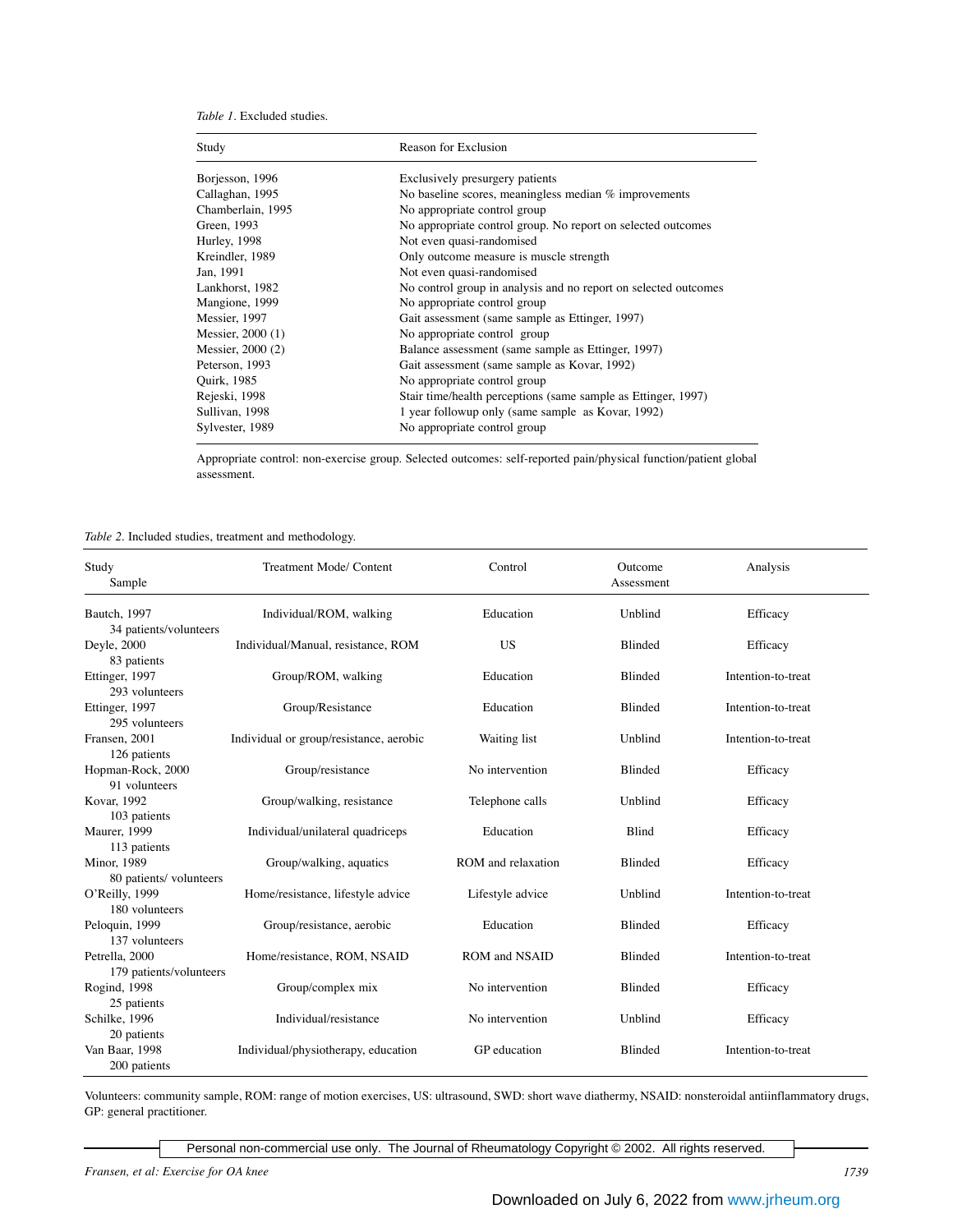*Methodological quality (Table 3).* Only one of the 14 studies attained the maximum score of 5 on the *Instrument to Measure the Likelihood of Bias<sup>43</sup>*, while a further 8 studies attained a score of 3 out of 5. Examining other methodological criteria, 8 of the 14 studies reported that the assessor was blinded to group allocation<sup>17,19,21,36,37,40,42-44</sup>, but only 4 of the 14 studies provided results as per intention-to-treat analysis<sup>19,37,38,41</sup>.

*Study power.* Most of the studies were clearly underpowered for even a moderate treatment effect. Three of the 14 studies were very small, comparing groups of less than 20 participants $35,44,45$ . Only 6 of the 14 studies, with a total of 1162 participants, had at least 80% power to detect a moderate treatment effect  $(0.5)$  at a significance level of  $0.05^{19,37,38,41}$ 43. Furthermore these 6 studies were also rated as having acceptable study methodology (Table 3).

*Self-reported pain (Table 4).* The pain outcome measure for one study43 was not included in this systematic review as all participants were required to take daily NSAID, unfairly attenuating any pain-relieving benefit attributable to the exercise program. Combining the results of the other 13 studies gave a mean effect size for land based therapeutic exercise over control of 0.46 (95% CI 0.35, 0.57). This effect size would be rated as moderate<sup>47</sup>. The test for heterogeneity was insignificant (chi-square  $= 14.9$ ,  $p = 0.32$ ). Combining the results only of the 6 studies with sufficient power to detect a moderate treatment effect gave a comparable mean effect size of 0.45 (95% CI 0.32, 0.58), again with an insignificant test for heterogeneity (chi-square = 2.5,  $p = 0.78$ .

*Self-reported physical function (Table 5).* For self-reported physical function in people with OA of the knee, combining the results of the 14 studies gave a mean effect for land based therapeutic exercise over control of 0.33 (95% CI  $0.23$ ,  $0.43$ ). This effect size would be considered small<sup>47</sup>. However, the test for heterogeneity was significant (chi-

square  $= 27.1$ ,  $p = 0.02$ ). Combining the results of only those 6 studies with sufficient power to detect a moderate treatment effect, the mean effect was a comparable 0.31 (95% CI 0.19, 0.43), with an insignificant test for heterogeneity (chisquare = 1.7,  $p = 0.95$ ).

*Sensitivity analysis (Table 6).* Study methodology: For both self-reported pain and self-reported physical function, studies with a high methodological quality score (score 3+) appeared to have a larger, but statistically insignificant, mean effect size compared with studies arguably more vulnerable to effect size bias (score 0–2).

Treatment mode: One study<sup>38</sup> randomly allocated participants to 2 different treatment delivery modes, individual treatments or group format program. As the participants in this study were patients referred for treatment, the control group was randomly allocated to one of the active interventions after 8 week assessment, accounting for the increased number of participants in the delivery mode sensitivity analysis. When studies were grouped by delivery mode, for both self-reported pain and physical function there was no clear difference in mean effect size between participants allocated to individual treatments compared with participants allocated to group format programs. There was only one study assessing a home program in terms of selfreported pain<sup>41</sup>, and only 2 studies assessing home programs in terms of self-reported physical function $41,43$ .

Control group: For both self-reported pain and physical function, studies that allocated the control group to attend education classes showed a considerably smaller mean effect compared with studies that allocated the control group to telephone calls, electrophysical agents, or no change in routine treatment.

### **DISCUSSION**

This systematic review, with 14 randomized controlled trials and a total of 1633 participants, demonstrates that land

*Table 3. Instrument to Measure the Likelihood of Bias* (Appendix).

| Study             |     | Randomization Double Blinding | Withdrawals/<br>Dropouts | Add/Deduct Point | Score $(0-5)$  |
|-------------------|-----|-------------------------------|--------------------------|------------------|----------------|
| Bautch, 1997      | Yes | No                            | No                       | No/No            | 1              |
| Deyle, 2000       | Yes | No.                           | <b>Yes</b>               | Yes/No           | 3              |
| Ettinger, 1997    | Yes | No                            | <b>Yes</b>               | Yes/No           | 3              |
| Fransen, 2001     | Yes | N <sub>0</sub>                | <b>Yes</b>               | Yes/No           | 3              |
| Hopman-Rock, 2000 | Yes | No                            | <b>Yes</b>               | No/No            | 2              |
| Kovar, 1992       | Yes | N <sub>0</sub>                | <b>Yes</b>               | Yes/No           | 3              |
| Maurer, 1999      | Yes | N <sub>0</sub>                | N <sub>0</sub>           | Yes/No           | $\overline{c}$ |
| Minor, 1989       | Yes | N <sub>0</sub>                | <b>Yes</b>               | No/No            | $\overline{c}$ |
| O'Reilly, 1999    | Yes | N <sub>0</sub>                | <b>Yes</b>               | Yes/No           | 3              |
| Peloquin, 1999    | Yes | N <sub>0</sub>                | Yes                      | Yes/No           | 3              |
| Petrella, 2000    | Yes | <b>Yes</b>                    | <b>Yes</b>               | Yes/Yes          | 5              |
| Rogind, 1998      | Yes | No                            | Yes                      | Yes/No           | 3              |
| Schilke, 1996     | Yes | No                            | No.                      | Yes/No           | $\overline{2}$ |
| Van Baar, 1998    | Yes | No                            | Yes                      | Yes/No           | 3              |

Personal non-commercial use only. The Journal of Rheumatology Copyright © 2002. All rights reserved.

*1740 The Journal of Rheumatology 2002; 29:8*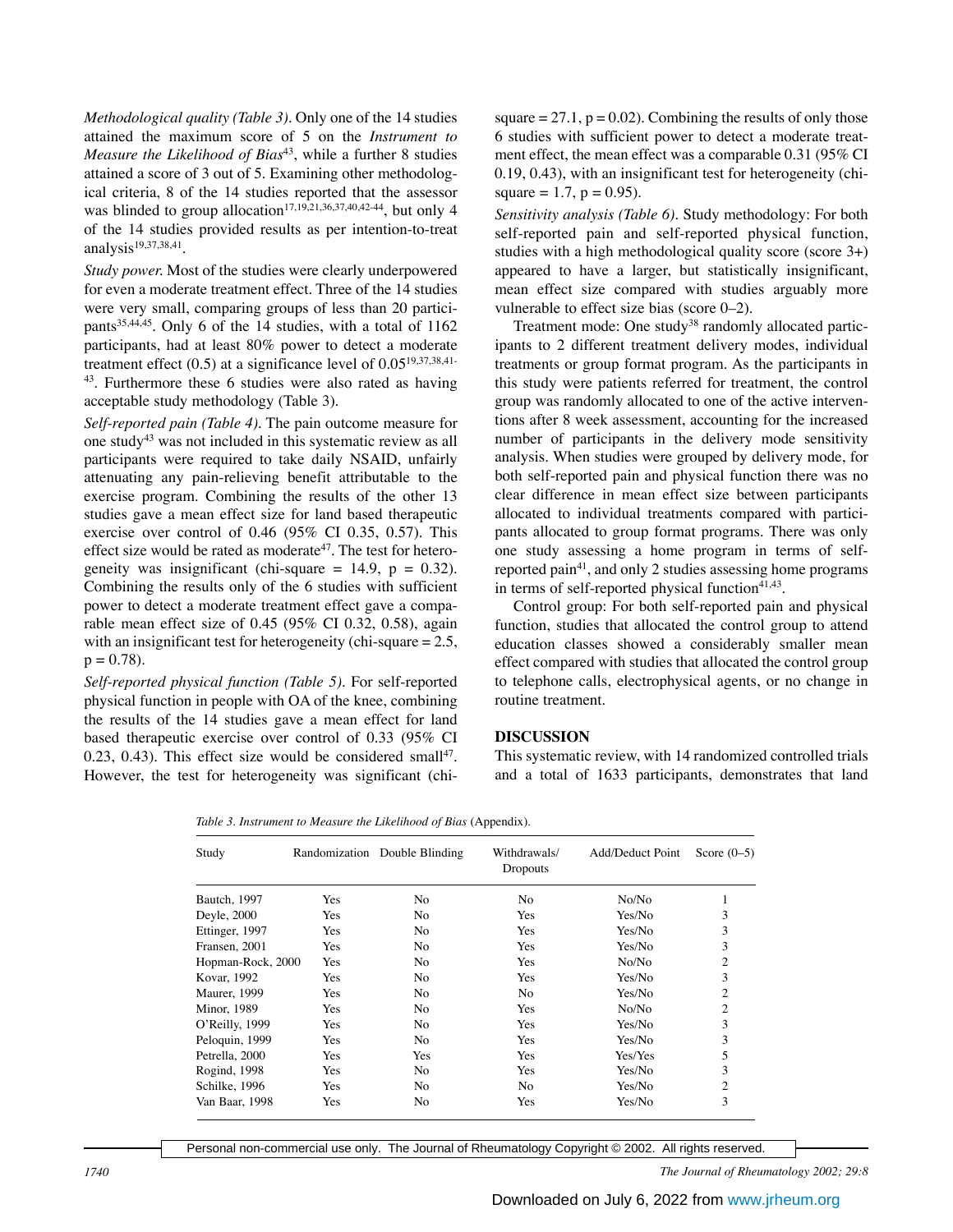| Study              | Exercise | Control | Favours                 | Favours        | SMD (95% CI)                  |
|--------------------|----------|---------|-------------------------|----------------|-------------------------------|
|                    | (n)      | (n)     | Exercise                | Control        |                               |
| Bautch, 1997       | 15       | 15      |                         |                | $-1.20$ ( $-0.41$ , $-1.98$ ) |
| Deyle, 2000        | 33       | 36      |                         |                | $-0.93$ $(-0.43, -1.43)$      |
| Ettinger (A), 1997 | 144      | 75      |                         |                | $-0.53(-0.24, -0.81)$         |
| Ettinger (R), 1997 | 146      | 75      |                         |                | $-0.36$ ( $-0.08$ , $-0.64$ ) |
| Fransen, 2001      | 83       | 43      |                         |                | $-0.62$ ( $-0.24$ , $-0.99$ ) |
| Hopman-Rock, 2000  | 45       | 37      |                         |                | $-0.20(0.23, -0.64)$          |
| Kovar, 1992        | 47       | 45      |                         |                | $-0.59(-0.17,-1.01)$          |
| Maurer, 1999       | 49       | 49      |                         |                | $-0.19(0.21, -0.58)$          |
| Minor, 1989        | 49       | 19      |                         |                | $-0.27(0.27, -0.80)$          |
| O'Reilly, 1999     | 108      | 72      |                         |                | $-0.32$ ( $-0.02$ , $-0.62$ ) |
| Peloquin, 1999     | 59       | 65      |                         |                | $-0.40(-0.04, -0.76)$         |
| Rogind, 1998       | П        | 12      |                         |                | $-0.50(0.33, -1.34)$          |
| Schilke, 1996      | 10       | 10      |                         |                | $-1.06(-0.11, -2.01)$         |
| Van Baar, 1998     | 54       | 59      |                         |                | $-0.55$ ( $-0.17, -0.92$ )    |
|                    |          |         |                         |                |                               |
| Overall            | 853      | 612     |                         |                | $-0.46$ ( $-0.35, -0.57$ )    |
|                    |          |         |                         |                |                               |
|                    |          |         |                         |                |                               |
|                    |          |         | $\frac{1}{2}$<br>4<br>û | $\overline{5}$ |                               |
|                    |          |         |                         |                |                               |

*Table 4.* Self-reported pain: standardized mean difference (SMD) and 95% confidence intervals (95% CI).

based therapeutic exercise has at least immediate moderate benefit in terms of reducing lower limb pain and immediate small effect in terms of improved physical function for people with symptomatic OA of the knee. There were insufficient studies with similar followup assessments in terms of time to evaluate treatment carry-over. The only previous quantitative systematic review<sup>11</sup> provided data on about  $850$ participants from 6 studies, but in contrast to the current review, included a study using presurgery patients<sup>20</sup> and did not disaggregate results for participants with OA of the hip and OA of the knee<sup>19</sup>. Our systematic review was able to synthesize data from an additional 8 randomized controlled trials. Further, while the previous systematic review was only able to identify 2 randomized trials with adequate methodology and sufficient power, the current systematic review was able to identify 6 such studies.

The *Instrument to Measure the Likelihood of Bias*<sup>14</sup> was chosen to evaluate methodological quality, as it is a simple instrument with a high interrater reliability, and evaluation is mostly confined to factors (adequate randomization methods and blinding of the assessor to subject allocation) considered most influential in restricting effect size biases<sup>8</sup>. However, the current metaanalysis did not reveal significant effects of study methodological quality as scored by this instrument. It is probable that the effect of study methodological quality was attenuated by the observed difference between the studies in participants recruited, type of active and control intervention used, and treatment intensity and duration (Table 2). On the other hand, this instrument may not be sufficiently sensitive for evaluating studies of physical interventions. Only one study achieved a methodology score of 5 out of  $5^{43}$ . This scoring was based on the assumption that the "sham program" provided to the control group (nonprogressive joint unloading and stretches) was not recognized as such by the participants. For the 8 studies with a score of 3 out of 5 (Table 3), the universal reason for not achieving the maximum score of 5 on this scale was a negative response to the question, "Was the study described as double-blind?" A negative response immediately results in a loss of 2 of the available 5 points. With the unavoidable difficulty (due to the nature of the intervention) of masking either the participant or the therapist to group allocation, it would seem essential to provide blinded outcomes assessment in these studies. Nine of the 14 studies reported blinded outcomes assessment<sup>17,19,21,36,37,40,42-44</sup>. For selfreported pain, studies using blinded outcome assessment appeared to show a smaller mean effect (0.43, 95% CI 0.30, 0.55) compared with studies reporting uncertain or unblinded outcome assessment (0.54, 95% CI 0.35, 0.73). For physical function, the difference in effect size, although still not reaching statistical significance, was more evident, with the mean effect size for studies reporting blinded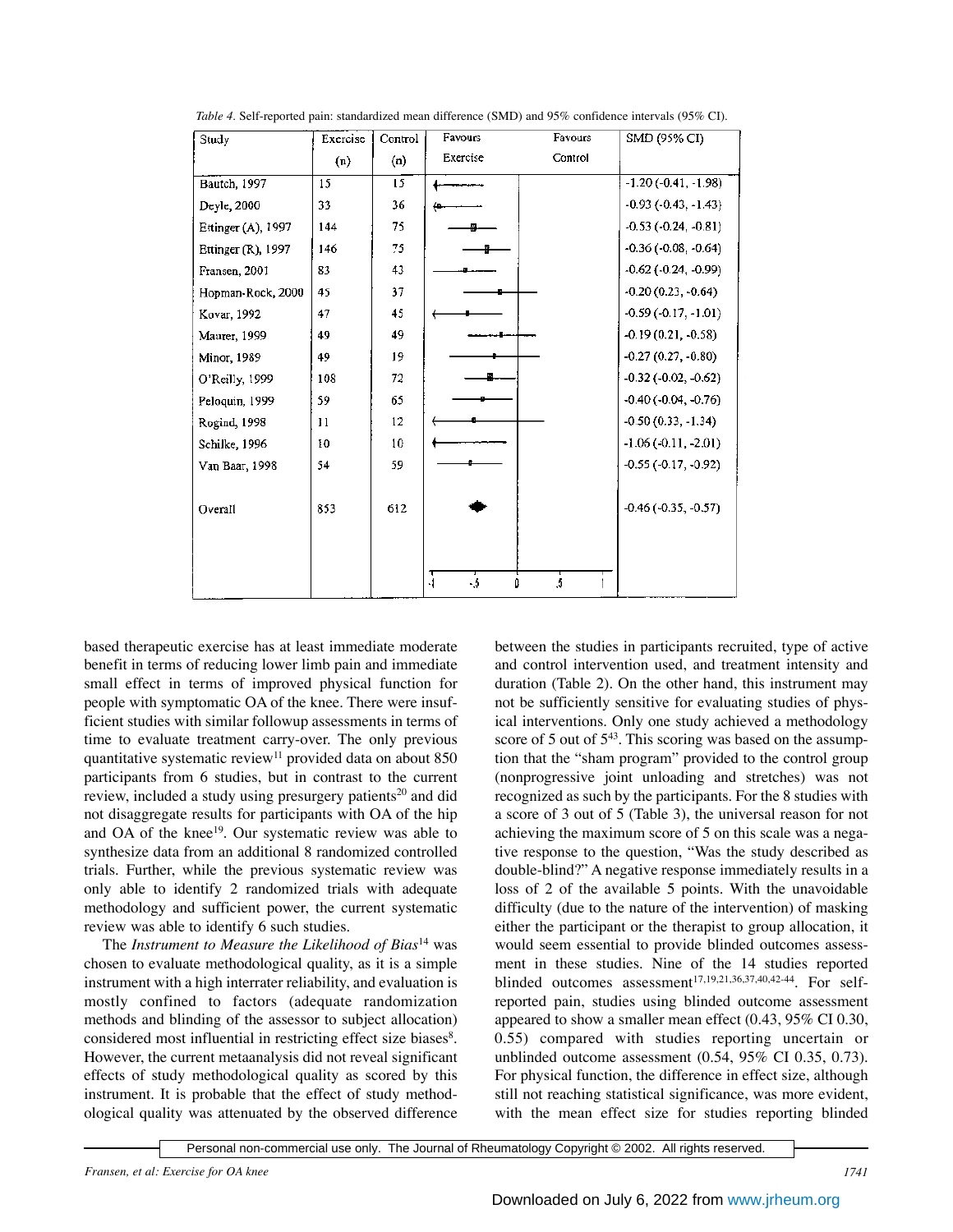| Study             | Exercise | Control | Favours              | Favours | SMD (95% CI)                  |
|-------------------|----------|---------|----------------------|---------|-------------------------------|
|                   | (n)      | (n)     | Exercise             | Control |                               |
| Bautch, 1997      | 15       | 15      |                      |         | $0.08(0.80, -0.63)$           |
|                   |          |         |                      |         |                               |
| Deyle, 2000       | 33       | 36      |                      |         | $-0.82$ $(-0.32, -1.31)$      |
| Ettinger, 1997    | 144      | 75      |                      |         | $-0.37$ $(-0.09, -0.66)$      |
| Ettinger, 1997    | 146      | 75      |                      |         | $-0.33$ $(-0.05, -0.61)$      |
| Fransen, 2001     | 83       | 43      |                      |         | $-0.39$ ( $-0.01$ , $-0.76$ ) |
| Hopman-Rock, 2000 | 37       | 34      |                      |         | $0.18(0.65, -0.28)$           |
| Kovar, 1992       | 47       | 45      |                      |         | $-1.10(-0.66, -1.54)$         |
| Maurer, 1999      | 49       | 49      |                      |         | $-0.05(0.35, -0.44)$          |
| Minor, 1989       | 49       | 19      |                      |         | $-0.48(0.05, -1.02)$          |
| O'Reilly, 1999    | 108      | 72      |                      |         | $-0.29(0.01, -0.59)$          |
| Peloquin, 1999    | 59       | 65      |                      |         | $-0.38(-0.02, -0.74)$         |
| Petrella, 2000    | 91       | 88      |                      |         | $-0.22$ (0.07, $-0.52$ )      |
| Rogind, 1998      | 11       | 12      |                      |         | $-0.22(0.60, -1.04)$          |
| Schilke, 1996     | 10       | 10      |                      |         | $-0.91(0.02, -1.84)$          |
| Van Baar, 1998    | 54       | 59      |                      |         | $-0.14(0.23, -0.51)$          |
|                   |          |         |                      |         |                               |
| Overall           | 936      | 697     |                      |         | $-0.33$ $(-0.23, -0.43)$      |
|                   |          |         |                      |         |                               |
|                   |          |         |                      |         |                               |
|                   |          |         |                      |         |                               |
|                   |          |         | $\cdot 5$<br>$\cdot$ | 5<br>Ũ  |                               |

*Table 5.* Self-reported physical function: standardized mean difference (SMD) and 95% confidence intervals (95% CI).

outcome assessment markedly smaller (0.28, 95% CI 0.16, 0.40) compared with studies with unblinded outcome assessment (0.47, 95% CI 0.28, 0.67). It would appear, therefore, that the *Instrument to Measure the Likelihood of Bias* may not allow sufficient methodological differentiation among studies investigating physical interventions, as no credit is given to studies at least blinding outcomes assessment.

Unfortunately, only 4 studies<sup>19,37,38,41</sup> used the more rigorous "per intention-to-treat" or the results of all participants as per randomized allocation data analysis method. Unexpectedly, for self-reported pain, "per intention-to-treat" analysis resulted in a mean effect size of 0.46 (95% CI 0.31, 0.60), while efficacy analysis, or only the results of treatment completers, resulted in a comparable mean effect size of 0.47 (95% CI 0.30, 0.63). Similarly for physical function, an intention-to-treat analysis resulted in a mean effect size of 0.30 (95% CI 0.17, 0.42), while efficacy analysis resulted in a comparable mean effect size of 0.36 (95% CI 0.21, 0.50). Again the effect of data analysis method may have been attenuated by the demonstrated clinical heterogeneity between the studies.

Many studies in this systematic review included an alternative active treatment, such as education classes, electrophysical agents, or telephone monitoring calls, in an attempt to provide similar attention to all study participants. However, education classes have proven efficacy for people with OA48 and may also have led to contamination of the control group through uptake of the usually recommended lower limb exercises. When a control intervention has treatment efficacy, the comparative effect size of the active intervention will be smaller than would be the case in a study using a truly inactive control. The smaller mean effect size observed in this systematic review for the 4 studies using education classes controls<sup>21,35,37,42</sup> would suggest education classes were effective in terms of reducing self-reported pain and improving physical function. However, physical interventions such as exercise, education classes, dietary regimens, hydrotherapy, and modified footwear each address a different risk factor for OA. The issue is not whether one physical intervention modality can replace another, but rather, how clinically effective each can prove to be. Therefore, if the research question is whether exercise is an effective treatment for OA of the hip or knee, the esti-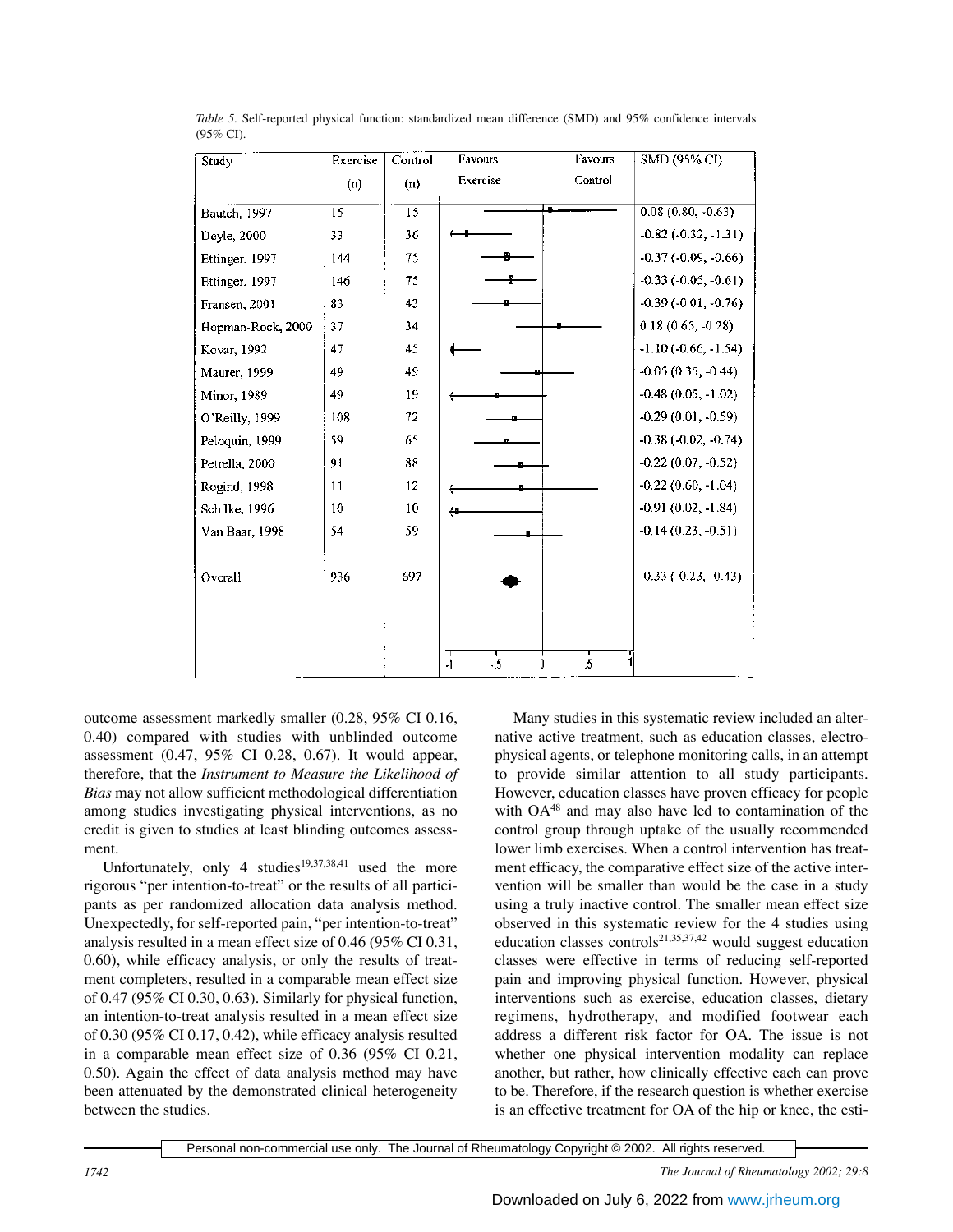|                                  | Treatment,  | Control.    | <b>SMD (95%CI)</b>            | Chi-square (p) |
|----------------------------------|-------------|-------------|-------------------------------|----------------|
|                                  | $\mathbf n$ | $\mathbf n$ |                               |                |
| Methodological quality (Table 3) |             |             |                               |                |
| Pain                             |             |             |                               |                |
| Jadad score 3+                   | 685         | 482         | $-0.49$ ( $-0.37, -0.61$ )    | 6.06(0.64)     |
| Jadad score 0-2                  | 168         | 130         | $-0.35$ $(-0.12, -0.59)$      | 7.18(0.10)     |
| Physical function                |             |             |                               |                |
| Jadad score 3+                   | 776         | 570         | $-0.38$ $(-0.27, -0.49)$      | 16.73(0.05)    |
| Jadad score 0-2                  | 123         | 93          | $-0.12(0.12, -0.35)$          | 6.57(0.16)     |
| Treatment mode (Table 2)         |             |             |                               |                |
| Pain                             |             |             |                               |                |
| Individual treatments            | 208         | 176         | $-0.52(-0.31,-0.73)$          | 6.65(0.16)     |
| Group program                    | 575         | 364         | $-0.46$ $(-0.32, -0.60)$      | 7.13(0.52)     |
| Physical function                |             |             |                               |                |
| Individual treatments            | 208         | 176         | $-0.31$ $(-0.10, -0.51)$      | 8.15(0.09)     |
| Group program                    | 567         | 361         | $-0.38$ $(-0.24, -0.51)$      | 18.01 (0.02)   |
| Home program                     | 199         | 160         | $-0.26$ ( $-0.05$ , $-0.47$ ) | 0.10(0.75)     |
| Control group (Table 2)          |             |             |                               |                |
| Pain                             |             |             |                               |                |
| Educational class control        | 413         | 279         | $-0.43$ $(-0.27, -0.58)$      | 5.83(0.21)     |
| Other control                    | 440         | 333         | $-0.49$ $(-0.34, -0.64)$      | 8.70 (0.37)    |
| Physical function                |             |             |                               |                |
| Education class control          | 413         | 279         | $-0.29(-0.14,-0.45)$          | 3.15(0.53)     |
| Other control                    | 523         | 418         | $-0.37(-0.23,-0.50)$          | 23.53(0.01)    |

*Table 6.* Sensitivity analysis: standardized mean differences (SMD) and 95% confidence intervals (95% CI); chi-square test of heterogeneity.

mates of mean effect sizes including studies using control allocations providing effective interventions may be unduly conservative.

Apart from the above discussion on the influence of study methodology and choice of control group intervention on effect sizes, some comments about general limitations noted in these studies may help direct future research.

First, the provision of exercise as a therapeutic intervention is very operator-dependent for both individual treatments and group format programs. The use of only one or a markedly restricted number of treatment providers together with insufficient sample sizes to detect even a moderate treatment effect, and the common use of efficacy analysis instead of intention-to-treat analysis in most studies must have serious implications for the generalizability of the results, and should be 3 aspects of study design worth serious consideration in the future.

Second, some of the larger studies in this systematic review had mostly participants with early or mild symptomatic disease<sup>19,37,41</sup>. Although people with early disease frequently produce reduced physical performance measures, such as muscle strength and aerobic capacity, these physiological impairments often are not sufficient yet to translate into reportable difficulties on simple questionnaires on the performance of daily functional activities. This ceiling effect would considerably reduce the responsiveness of selfreport physical function measures in people with early or mild disease and attenuate the real benefit of treatment, which would include increasing an individual's physiolog-

ical reserve and thereby reducing vulnerability to future physical disability. Including objective measures of physical performance, such as muscle strength, aerobic capacity, or gait variables, not only strengthens the methodological quality of a study where masking of the participant to treatment allocation is unattainable, but also potentially provides data better able to discriminate between people with early disease, where disease related impairments have not yet developed into self-reported functional limitations or disability.

Third, only one study compared different treatment delivery modes within a clinical trial<sup>38</sup> and only one study attempted to compare treatment content (aerobic or resistance program)37. Unfortunately, lack of statistical power to compare 2 active treatments led to inconclusive results in both studies. Further, synthesis of the results in our systematic review could not establish a significant difference in the mean effect on self-reported pain or physical function between studies assessing individual treatments compared with those assessing group format programs. It could, however, be argued that the group format potentially provides a cost-effective alternative, and could be more regularly accessed by older people when introduced to community centers or gymnasiums, and that the social contact with peers, particularly those experiencing similar disease related symptoms, is highly likely to encourage treatment attendance and adherence. Longterm adherence to exercise is required to maintain the benefits of improved lower limb muscle function and fitness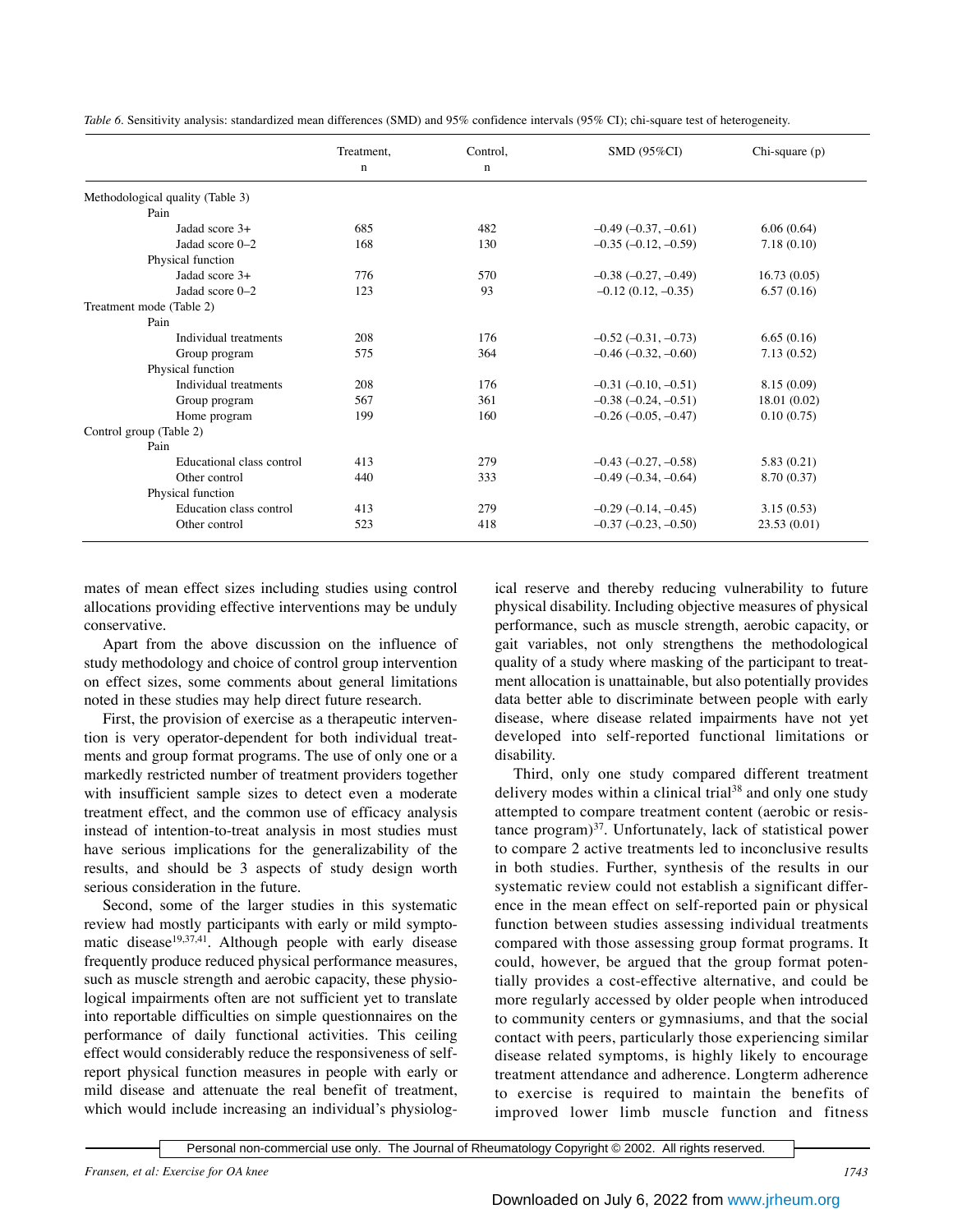achieved by formal therapeutic exercise sessions. Longterm adherence, however, usually requires the stimulus of regular supervision or monitoring. Unfortunately, most individuals or healthcare systems do not have sufficient resources to allow ongoing unrestricted access to individually provided treatments for chronic musculoskeletal conditions. There were insufficient studies to provide our review with sufficient power to establish a comparative analysis of treatment effectiveness on the basis of treatment delivery mode or program content. Hopefully, increasing interest in nonpharmacological interventions with potential to compress morbidity in the aging population will result in resources becoming available for large, thorough, randomized trials with sufficient power to investigate optimal treatment delivery mode or exercise program content.

# **APPENDIX**

*Instrument to Measure the Likelihood of Bias*<sup>14</sup>

1. Was the study described as randomised (this includes the use of words such as randomly, random and randomisation)? 2. Was the study described as double blind?

3. Was there a description of withdrawals and dropouts? Scoring the items:

Either give a score of 1 for each "yes" or 0 points for each " $no$ ".

There are no in-between marks.

Give 1 additional point if:

For question 1, the method to generate the sequence of randomisation was described and it was appropriate (random numbers table, computer generated, etc.) AND/OR

For question 2, the method of double blinding was described and it was appropriate (identical placebo, active placebo, dummy, etc.).

Deduct 1 point if:

For question 1, the method to generate the sequence of randomisation was described and it was inappropriate (patients were allocated alternately, or according to date of birth, hospital number, etc.) AND/OR

For question 2, the study was described as double blind but the method of blinding was inappropriate (comparison of tablets vs injection with no double dummy).

#### **REFERENCES**

- 1. Davis MA, Ettinger WH, Neuhaus JM, Mallon KP**.** Knee osteoarthritis and physical functioning: evidence from the NHANES 1 epidemiologic followup study. J Rheumatol 1991;18:591-8.
- 2. Guccione AA. Arthritis and the process of disablement. Phys Ther 1994;74:408-14.
- 3. Minor MA, Hewett JE, Webel RR, Dreisinger TE, Kay DR**.** Exercise tolerance and disease related measures in patients with rheumatoid arthritis and osteoarthritis. J Rheumatol 1988;15:905-11.
- 4. Philbin EF, Ries MD, Groff G, Sheesley KA, French TS, Pearson TA. Osteoarthritis as a determinant of an adverse coronary heart disease risk profile. J Cardiovasc Risk 1996;3:529-33.
- 5. Buchner DM, Beresford SA, Larson EB, LaCroix AZ, Wagner EH.

Effects of physical activity on health status in older adults II: Intervention studies. Annu Rev Pub Health 1992;13:469-88.

- 6. Fiatarone MA, Evans WJ. The etiology and reversibility of muscle dysfunction in the aged. J Gerontol 1993;48:77-83.
- 7. Guyatt GH, Sackett DL, Cook DJ. Users' guide to the medical literature. II. How to use an article about therapy or prevention. A. Are the results of the study valid? JAMA 1993;270:2598-601.
- 8. Schulz KF, Chalmers I, Hayes RJ, Altman DG. Empirical evidence of bias. Dimensions of methodological quality associated with estimates of treatment effects in controlled trials. JAMA 1995;273:408-12.
- 9. Kunz R, Oxman AD. The unpredictability paradox: review of empirical comparisons of randomised and non-randomised clinical trials. BMJ 1998;317:1185-90.
- 10. Moher D, Pham B, Jones A, et al. Does quality of reports of randomised trials affect estimates of intervention efficacy reported in meta-analyses? Lancet 1998;352:609-13.
- 11. van Baar ME, Assendelft WJ, Dekker J, Oostendorp RA, Bijlsma JW. Effectiveness of exercise therapy in patients with osteoarthritis of the hip or knee. Arthritis Rheum 1999;42:1361-9.
- 12. Altman RD. Criteria for the classification of clinical osteoarthritis. J Rheumatol 1991;18 Suppl 27:10-2.
- 13. Bellamy N, Kirwan J, Boers M, et al. Recommendations for a core set of outcome measures for future phase III clinical trials in knee, hip and hand osteoarthritis. Consensus development at OMERACT III. J Rheumatol 1997;24:799-802.
- 14. Jadad AR, Moore RA, Carroll D, et al. Assessing the quality of reports of randomized clinical trials: is blinding necessary? Control Clin Trials 1996;17:1-12.
- 15. DerSimonian R, Laird N. Meta-analysis in clinical trials. Control Clin Trials 1986;7:177-88.
- 16. Green J, McKenna F, Redfern EJ, Chamberlain MA. Home exercises are as effective as outpatient hydrotherapy for osteoarthritis of the hip. Br J Rheumatol 1993;32:812-5.
- 17. Hopman-Rock M, Westhoff M. The effects of a health educational and exercise program for older adults with osteoarthritis of the hip or knee. J Rheumatol 2000;27:1947-54.
- 18. Sylvester KL. Investigation of the effect of hydrotherapy in the treatment of osteoarthritis hips. Clin Rehabil 1989;4:223-8.
- 19. van Baar ME, Dekker J, Oostendorp RA, et al. The effectiveness of exercise therapy in patients with osteoarthritis of the hip or knee: a randomized clinical trial. J Rheumatol 1998;25:2432-9.
- 20. Borjesson M, Robertson E, Weidenhielm L, Mattsson E, Olsson E. Physiotherapy in knee osteoarthrosis: effect on pain and walking. Physiother Res Int 1996;1:89-97.
- 21. Maurer BT, Stern AG, Kinossian B, Cook KD, Schumacher HR. Osteoarthritis of the knee: isokinetic quadriceps exercise versus an educational intervention. Arch Phys Med Rehabil 1999;80:1293-9.
- 22. Callaghan MJ, Oldham JA, Hunt J. An evaluation of exercise regimes for patients with osteoarthritis of the knee: a single blind randomized controlled trial. Clin Rehabil 1995;9:213-8.
- 23. Chamberlain MA, Care G, Harfield B. Physiotherapy in osteoarthrosis of the knees. A controlled trial of hospital versus home exercises. Int Rehabil Med 1982;4:101-6.
- 24. Hurley MV, Scott DL. Improvements in quadriceps sensorimotor function and disability of patients with knee osteoarthritis following a clinically practicable exercise regime. Br J Rheumatol 1998;37:1181-7.
- 25. Jan M-H, Lai J-S. The effects of physiotherapy on osteoarthritic knees of females. J Formosan Med Assoc 1991;90:1008-13.
- 26. Kreindler H, Lewis CB, Rush S, Schaefer K. Effects of three exercise protocols on strength of persons with osteoarthritis of the knee. Top Geriatr Rehabil 1989;4:32-9.
- 27. Lankhorst GJ, van der Stadt RJ, van der Korst JK, Hinlopen-Bonrath FM, Griffioen FM, de Boer W. Relationship of isometric

Personal non-commercial use only. The Journal of Rheumatology Copyright © 2002. All rights reserved.

*1744 The Journal of Rheumatology 2002; 29:8*